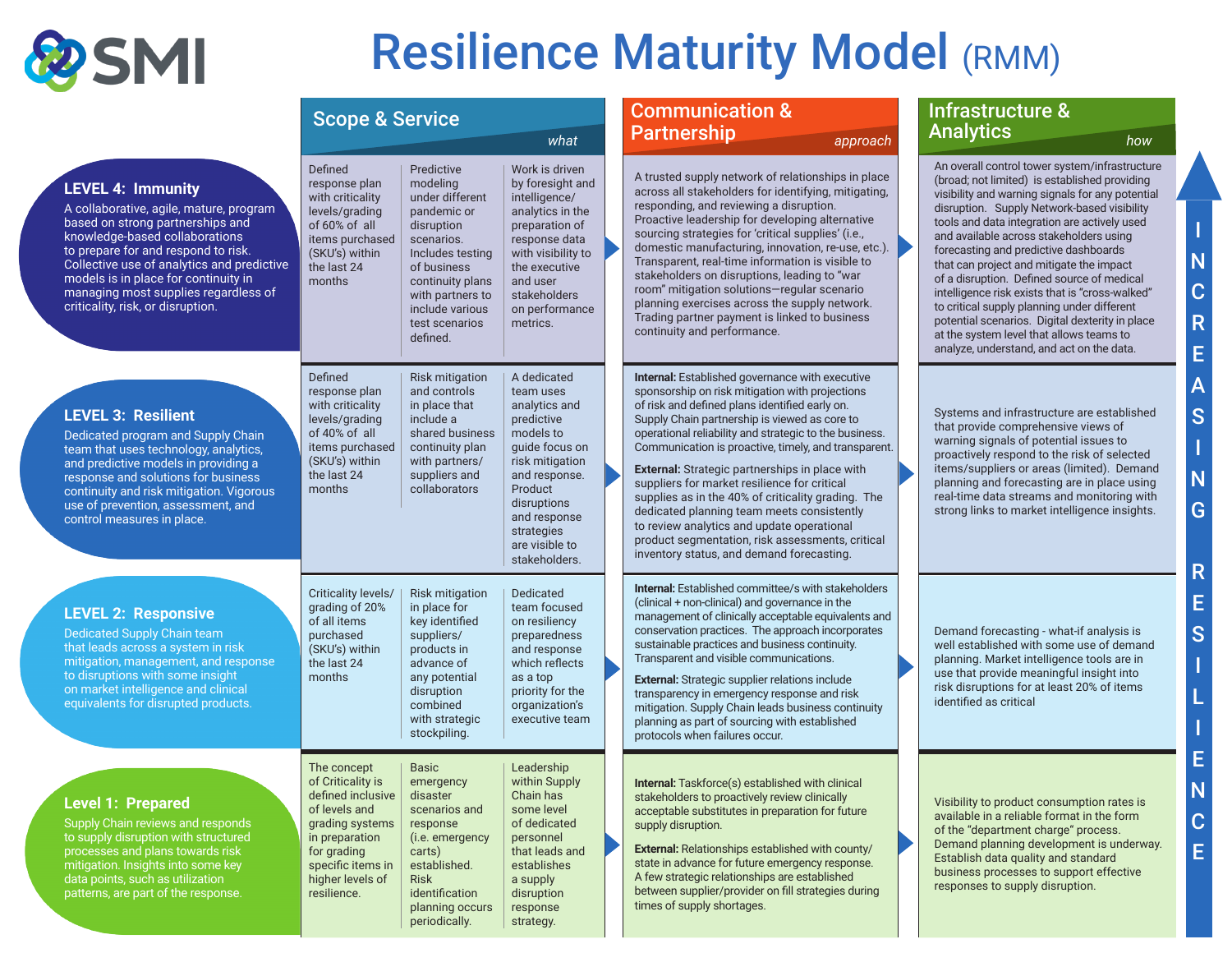

# **Scope & Service what what what what what**

|                                                                                                                                                                                                                                                                                                                                                     | <b>Criticality</b>                                                                                                                                                                      | <b>Risk Mitigation</b>                                                                                                                                                                      | <b>Dedicated Team</b>                                                                                                                                                                                             |  |
|-----------------------------------------------------------------------------------------------------------------------------------------------------------------------------------------------------------------------------------------------------------------------------------------------------------------------------------------------------|-----------------------------------------------------------------------------------------------------------------------------------------------------------------------------------------|---------------------------------------------------------------------------------------------------------------------------------------------------------------------------------------------|-------------------------------------------------------------------------------------------------------------------------------------------------------------------------------------------------------------------|--|
| <b>LEVEL 4: Immunity</b><br>A collaborative, agile, mature, program<br>based on strong partnerships and<br>knowledge-based collaborations<br>to prepare for and respond to risk.<br>Collective use of analytics and predictive<br>models is in place for continuity in<br>managing most supplies regardless of<br>criticality, risk, or disruption. | Defined response plan with<br>criticality levels/grading of 60% of<br>all items purchased (SKU's) within<br>the last 24 months                                                          | Predictive modeling under<br>different pandemic or disruption<br>scenarios. Includes testing of<br>business continuity plans with<br>partners to include various test<br>scenarios defined. | Work is driven by foresight and<br>intelligence/analytics in the<br>preparation of response data with<br>visibility to the executive and user<br>stakeholders on performance<br>metrics.                          |  |
|                                                                                                                                                                                                                                                                                                                                                     | <b>40 Points</b>                                                                                                                                                                        | <b>40 Points</b>                                                                                                                                                                            | <b>40 Points</b>                                                                                                                                                                                                  |  |
| <b>LEVEL 3: Resilient</b><br>Dedicated program and Supply Chain<br>team that uses technology, analytics,<br>and predictive models in providing a<br>response and solutions for business<br>continuity and risk mitigation. Vigorous<br>use of prevention, assessment, and<br>control measures in place.                                             | Defined response plan with<br>criticality levels/grading of 40% of<br>all items purchased (SKU's) within<br>the last 24 months<br><b>30 Points</b>                                      | Risk mitigation and controls<br>in place that include a shared<br>business continuity plan<br>with partners/suppliers and<br>collaborators<br><b>30 Points</b>                              | A dedicated team uses analytics<br>and predictive models to guide<br>focus on risk mitigation and<br>response. Product disruptions<br>and response strategies are<br>visible to stakeholders.<br><b>30 Points</b> |  |
| <b>LEVEL 2: Responsive</b><br>Dedicated Supply Chain team<br>that leads across a system in risk<br>mitigation, management, and response<br>to disruptions with some insight<br>on market intelligence and clinical<br>equivalents for disrupted products.                                                                                           | Criticality levels/grading of 20%<br>of all items purchased (SKU's)<br>within the last 24 months<br><b>20 Points</b>                                                                    | Risk mitigation in place for key<br>identified suppliers/products<br>in advance of any potential<br>disruption combined with<br>strategic stockpiling.<br><b>20 Points</b>                  | Dedicated team focused on<br>resiliency preparedness and<br>response which reflects as a top<br>priority for the organization's<br>executive team<br><b>20 Points</b>                                             |  |
| <b>Level 1: Prepared</b><br>Supply Chain reviews and responds<br>to supply disruption with structured<br>processes and plans towards risk<br>mitigation. Insights into some key<br>data points, such as utilization<br>patterns, are part of the response.                                                                                          | The concept of Criticality is<br>defined inclusive of levels and<br>grading systems in preparation<br>for grading specific items in<br>higher levels of resilience.<br><b>10 Points</b> | Basic emergency disaster<br>scenarios and response (i.e.,<br>emergency carts) established.<br><b>Risk identification planning</b><br>occurs periodically.<br><b>10 Points</b>               | Leadership within Supply Chain<br>has some level of dedicated<br>personnel that leads and<br>establishes a supply disruption<br>response strategy.<br><b>10 Points</b>                                            |  |
| $\overline{0}$<br>Page Total =                                                                                                                                                                                                                                                                                                                      | Column Total = _________________                                                                                                                                                        | Column Total = _________________                                                                                                                                                            | Column Total = $\frac{1}{2}$                                                                                                                                                                                      |  |

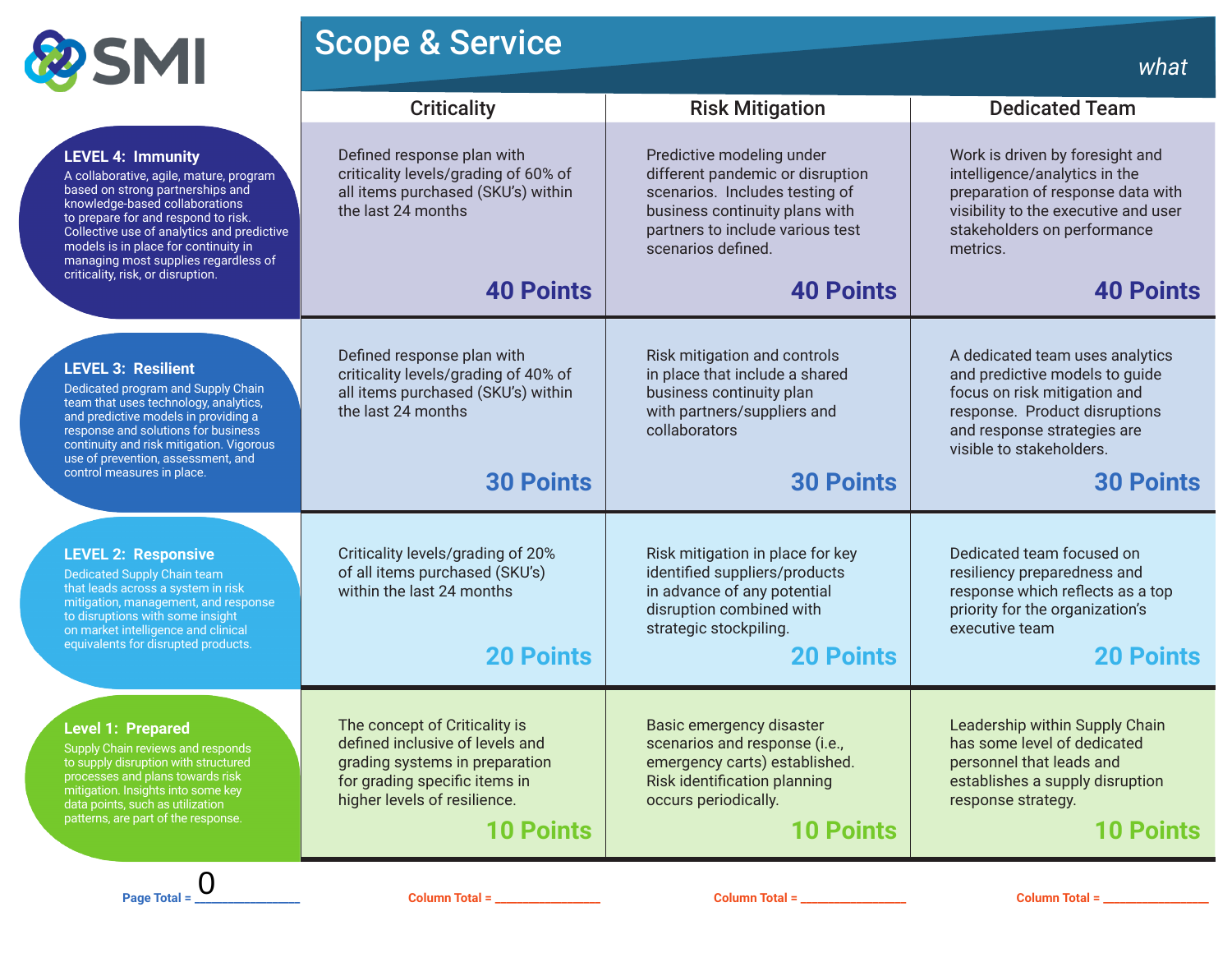

# **Communication & Partnership** *approach*

#### **LEVEL 4: Immunity**

A collaborative, agile, mature, program based on strong partnerships and knowledge-based collaborations to prepare for and respond to risk. Collective use of analytics and predictive models is in place for continuity in managing most supplies regardless of criticality, risk, or disruption.

A trusted supply network of relationships in place across all stakeholders for identifying, mitigating, responding, and reviewing a disruption. Proactive leadership for developing alternative sourcing strategies for 'critical supplies' (i.e., domestic manufacturing, innovation, re-use, etc.). Transparent, real-time information is visible to stakeholders on disruptions, leading to "war room" mitigation solutions—regular scenario planning exercises across the supply network. Trading partner payment is linked to business continuity and performance.

# **40 Points**

| <b>LEVEL 3: Resilient</b><br>Dedicated program and Supply Chain<br>team that uses technology, analytics,<br>and predictive models in providing a<br>response and solutions for business<br>continuity and risk mitigation. Vigorous<br>use of prevention, assessment, and<br>control measures in place. | <b>Internal:</b> Established governance with executive<br>sponsorship on risk mitigation with projections of risk<br>and defined plans identified early on. Supply Chain<br>partnership is viewed as core to operational reliability and<br>strategic to the business. Communication is proactive,<br>timely, and transparent.<br><b>15 Points</b> | <b>External:</b> Strategic partnerships in place with suppliers<br>for market resilience for critical supplies in the 40% of<br>criticality grading. The dedicated planning team meets<br>consistently to review analytics and update operational<br>product segmentation, risk assessments, critical<br>inventory status, and demand forecasting.<br><b>15 Points</b> |
|---------------------------------------------------------------------------------------------------------------------------------------------------------------------------------------------------------------------------------------------------------------------------------------------------------|----------------------------------------------------------------------------------------------------------------------------------------------------------------------------------------------------------------------------------------------------------------------------------------------------------------------------------------------------|------------------------------------------------------------------------------------------------------------------------------------------------------------------------------------------------------------------------------------------------------------------------------------------------------------------------------------------------------------------------|
| <b>LEVEL 2: Responsive</b><br><b>Dedicated Supply Chain team</b><br>that leads across a system in risk<br>mitigation, management, and response<br>to disruptions with some insight<br>on market intelligence and clinical<br>equivalents for disrupted products.                                        | <b>Internal:</b> Established committee(s) with stakeholders<br>(clinical + non-clinical) and governance in the<br>management of clinically acceptable equivalents and<br>conservation practices. The approach incorporates<br>sustainable practices and business continuity.<br>Transparent and visible communications.<br><b>10 Points</b>        | <b>External:</b> Strategic supplier relations include transparency<br>in emergency response, and risk mitigation. Supply Chain<br>leads business continuity planning as part of sourcing<br>with established protocols when failures occur.<br><b>10 Points</b>                                                                                                        |
| <b>Level 1: Prepared</b><br>Supply Chain reviews and responds<br>to supply disruption with structured<br>processes and plans towards risk<br>mitigation. Insights into some key<br>data points, such as utilization<br>patterns, are part of the response.                                              | <b>Internal:</b> Taskforce(s) established with clinical<br>stakeholders to proactively review clinically acceptable<br>substitutes in preparation for future supply disruption.<br>5 Points                                                                                                                                                        | <b>External:</b> Relationships established with county/state in<br>advance for future emergency response. A few strategic<br>relationships are established between supplier/provider<br>on fill strategies during times of supply shortages.                                                                                                                           |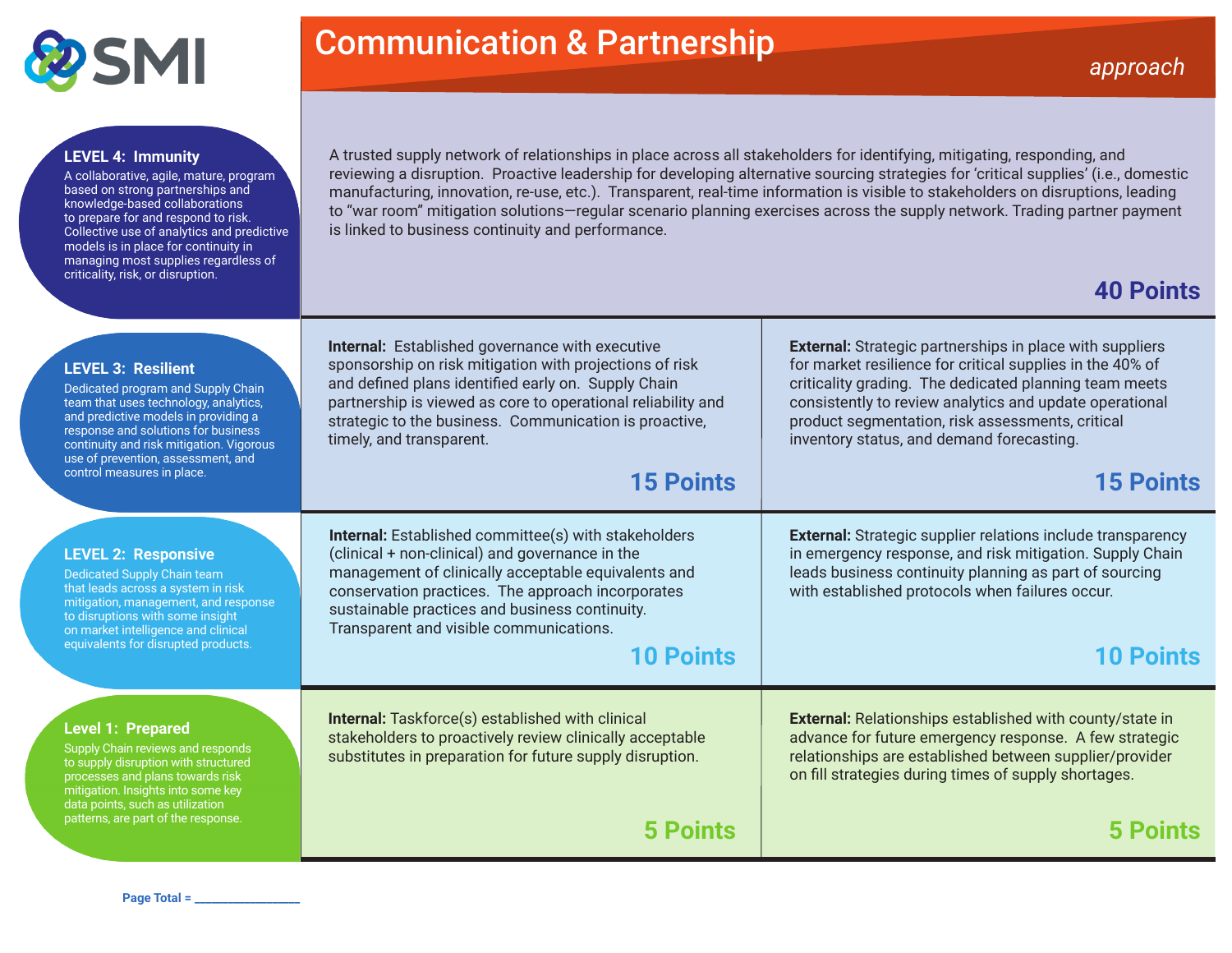

# Infrastructure & Analytics *how*

### **LEVEL 4: Immunity**

A collaborative, agile, mature, program based on strong partnerships and knowledge-based collaborations to prepare for and respond to risk. Collective use of analytics and predictive models is in place for continuity in managing most supplies regardless of criticality, risk, or disruption.

An overall control tower system/infrastructure (broad; not limited) is established providing visibility and warning signals for any potential disruption. Supply Network-based visibility tools and data integration are actively used and available across stakeholders using forecasting and predictive dashboards that can project and mitigate the impact of a disruption. Defined source of medical intelligence risk exists that is "cross-walked" to critical supply planning under different potential scenarios. Digital dexterity in place at the system level that allows teams to analyze, understand, and act on the data.

### **40 Points**

#### **LEVEL 3: Resilient**

Dedicated program and Supply Chain team that uses technology, analytics, and predictive models in providing a response and solutions for business continuity and risk mitigation. Vigorous use of prevention, assessment, and control measures in place.

Systems and infrastructure are established that provide comprehensive views of warning signals of potential issues to proactively respond to the risk of selected items/suppliers or areas (limited). Demand planning and forecasting are in place using real-time data streams and monitoring with strong links to market intelligence insights.

## **30 Points**

### **LEVEL 2: Responsive**

Dedicated Supply Chain team that leads across a system in risk mitigation, management, and response to disruptions with some insight on market intelligence and clinical equivalents for disrupted products.

Demand forecasting - what-if analysis is well established with some use of demand planning. Market intelligence tools that provide meaningful insight into risk disruptions for at least 20% of items identified as critical are in use.

### **20 Points**

**10 Points**

### **Level 1: Prepared**

Supply Chain reviews and responds to supply disruption with structured processes and plans towards risk mitigation. Insights into some key data points, such as utilization patterns, are part of the response.

Visibility to product consumption rates is available in a reliable format in the form of the "department charge" process. Demand planning development is underway. Establish data quality and standard business processes to support effective responses to supply disruption..